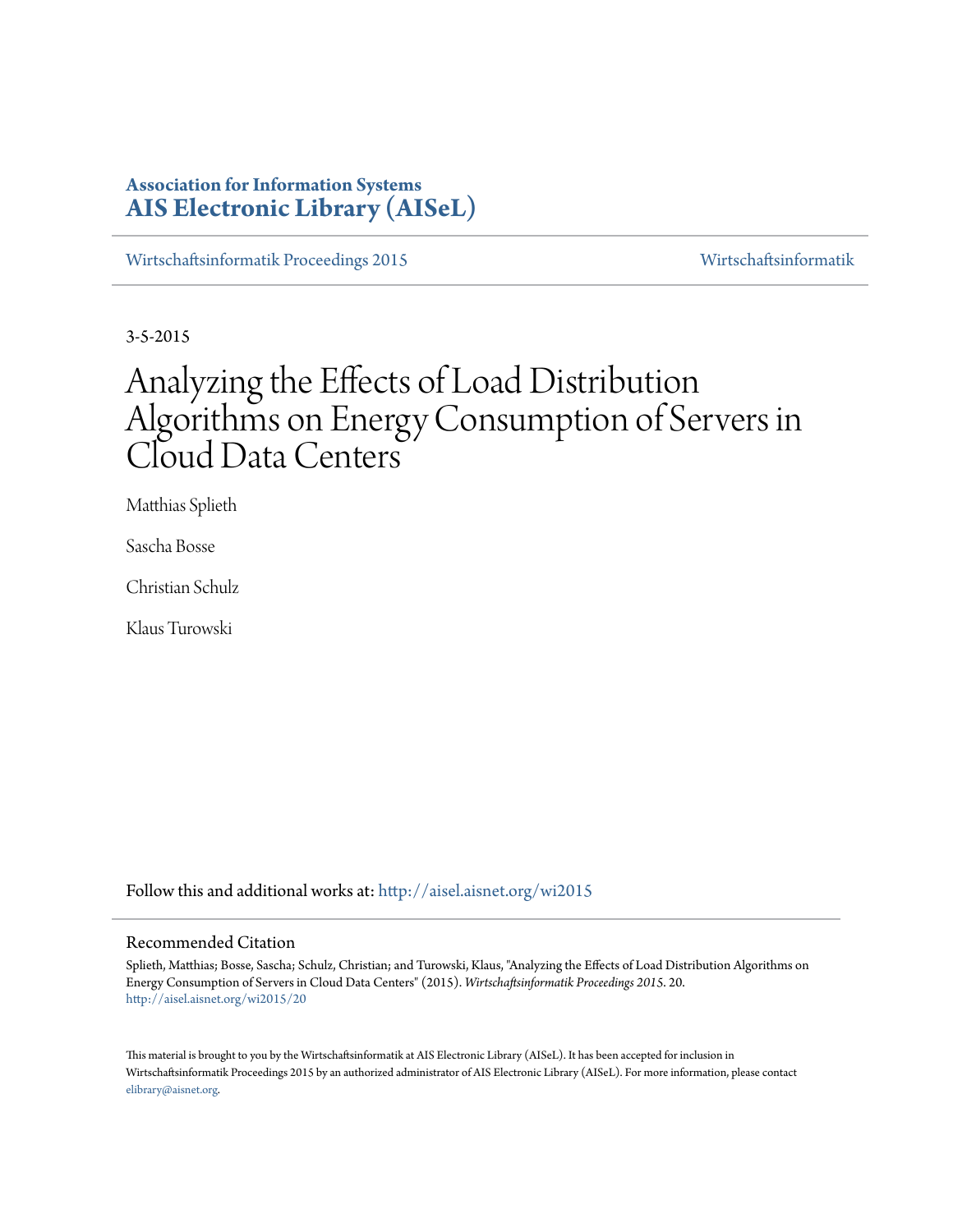# **Analyzing the Effects of Load Distribution Algorithms on Energy Consumption of Servers in Cloud Data Centers**

Matthias Splieth, Sascha Bosse, Christian Schulz, Klaus Turowski

Otto von Guericke University Magdeburg Faculty of Computer Science, Very Large Business Applications Lab {splieth,sbosse,christian.schulz,klaus.turowski}@ovgu.de

**Abstract.** Cloud computing has become an important driver for IT service provisioning in recent years. It offers additional flexibility to both customers and IT service providers, but also comes along with new challenges for providers. One of the major challenges for providers is the reduction of energy consumption since today, already more than 50% of operational costs in data centers account for energy. A possible way to reduce these costs is to efficiently distribute load within the data center. Although the effect of load distribution algorithms on energy consumption is a topic of recent research, an analysis-framework for evaluating arbitrary load distribution algorithms with regard to their effects on the energy consumption of cloud data centers is still nonexistent. Therefore, in this contribution, a concept of a simulation-based, quantitative analysisframework for load distribution algorithms in cloud environments with respect to the energy consumption of data centers is developed and evaluated.

**Keywords:** cloud computing, load distribution, energy consumption, simulation

#### **1 Introduction**

The paradigm of IT service-orientation has led to an increase of the usage of IT services on the part of private and enterprise consumers. In recent years, this trend has been intensified by the advent of cloud computing, which is a concept that allows customers to obtain computing resources on-demand. Cloud service providers make such a deployment process possible by using virtualization technologies to provide customers with exactly the resources they need [1]. Although this paradigm significantly improves the flexibility for customers, still new challenges arise for providers due to the IT service-orientation: the increasing demand for computational power [2] leads to constantly growing data centers since more resources are needed in order to satisfy customer demands, especially during peak times. Even though hardware constantly becomes more energy-efficient [3], the energy consumption of data centers increased by 56% from 2005 to 2010 [4]. Taking into account that energy prices and demand will continue to rise, the energy costs will therefore become the dominant factor in the total cost of ownership of data centers [5]. In addition to that, the climate change and the trend of sustainable power generation make energy efficiency of data centers not only an economic, but also an environmental necessity.

12<sup>th</sup> International Conference on Wirtschaftsinformatik, March 4-6 2015, Osnabrück, Germany

Splieth, M.; Bosse, S.; Schulz, C.; Turowski, K. (2015): Analyzing the Effects of Load Distribution Algorithms on Energy Consumption of Servers in Cloud Data Centers, in: Thomas. O.; Teuteberg, F. (Hrsg.): Proceedings der 12. Internationalen Tagung Wirtschaftsinformatik (WI 2015), Osnabrück, S. 287-301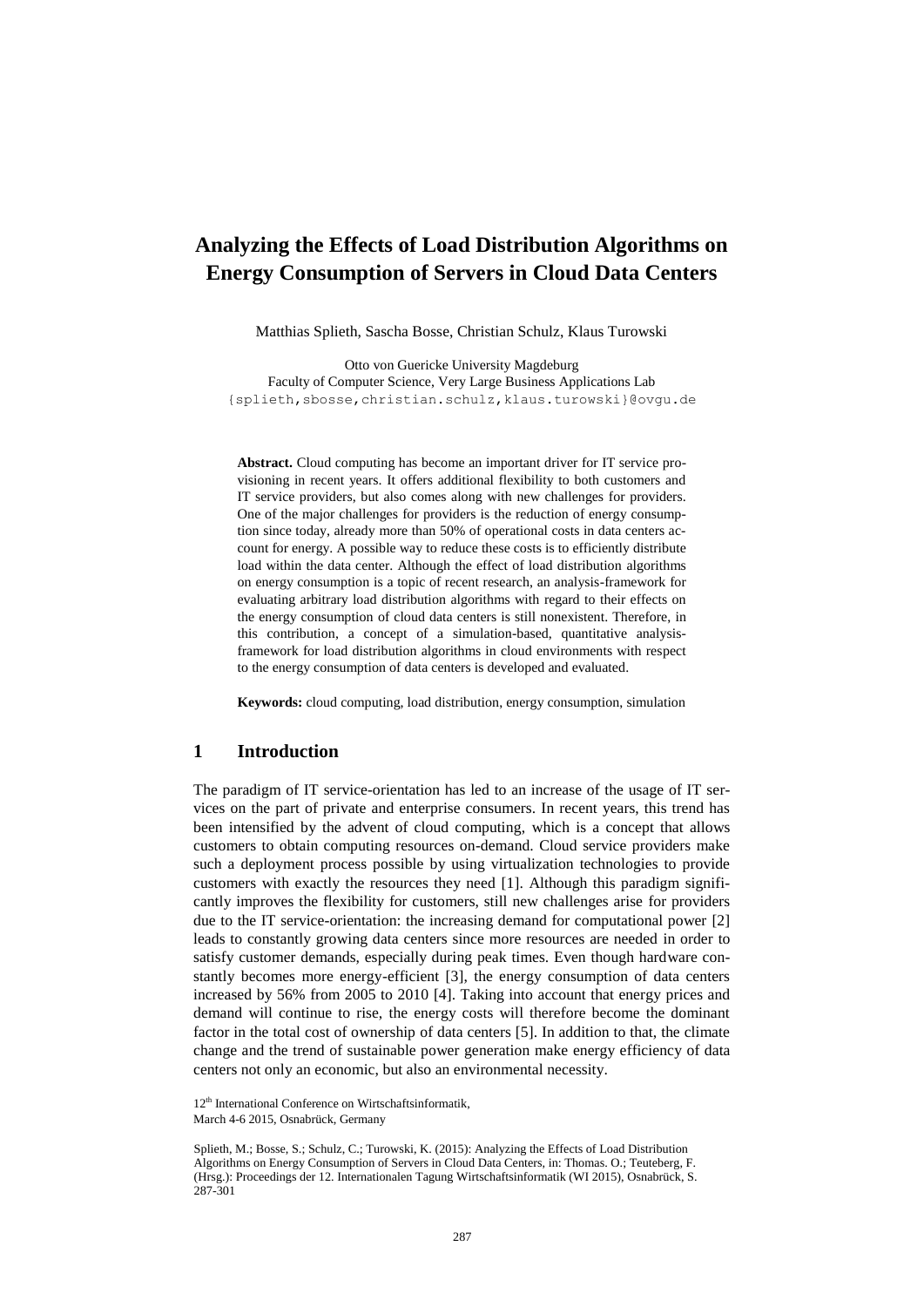Since the energy costs for the IT equipment and for cooling account for more than 50 % of the total operational costs of data centers [6] and due to the characteristics of cloud computing, an automatic consolidation of resources can be used in order to reduce the energy consumption in cloud data centers. One important method to achieve this goal is to find an optimal technique for load distribution in terms of scheduling – which means placing and migrating – virtual machines within the cloud data center [7, 8]. However, virtualization and rapid elasticity make this task very difficult and cause traditional a priori approaches for analyzing load distribution strategies from other distributed systems (such as grid computing) to fail [9, 10]. Testing load distribution strategies during the operation of data centers is also not feasible since service level agreements may be violated. Hence, there are several methodologies that can be used to investigate and experiment with large scale systems, such as clouds. These methodologies can be in-situ, emulation, benchmarking, simulation or mathematical-analytical modeling [10, 11]. In order to investigate clouds, simulation is a suitable approach [12] that is widely used since, in contrast to the other methodologies, it ensures the repeatability and controllability of experiments [12, 13]. However, existing simulation approaches often have limitations regarding the possibility to test arbitrary load distribution algorithms and to investigate their effects on the energy consumption in cloud data centers, confer [14]. Additionally, modeling limitations in existing approaches restrict their suitability for energy consumption analysis. For instance, several simulators do not consider different energy models for mapping component attributes to energy consumption [14]. In order to resolve these deficits, a quantitative simulation-based analysis-framework is conceptualized, implemented and evaluated in this paper according to the design science research methodology, confer e.g. [15]. This contribution should be a first step for understanding the influences and effects of load distribution algorithms on the energy consumption of cloud data centers. The prototypical implementation of the conceptualized framework might be used by researchers for designing new energy efficient load distribution algorithms, while practitioners could use the prototype as a tool for decision support.

The remainder of this paper is organized as follows: Section 2 provides insights into related work, discussing existing simulation approaches for analyzing cloud data centers. Section 3 presents the conceptual model for the analysis-framework as well as its prototypical implementation. In Section 4, the proposed concept is evaluated. First, the verification of the implemented prototype is presented as a proof-of-concept. Second, an experiment is conducted in order to show the ability of the model to analyze the effects of different load distribution algorithms in specific scenarios. Section 5 concludes the contribution by providing a summary, a discussion of the results of the paper and an outlook on further research activities.

## **2 Related Work**

Since simulation is a suitable approach when investigating large scale systems such as clouds [11, 12], several simulators for investigating clouds have been proposed in recent years. However, these often have limitations regarding the simulation of energy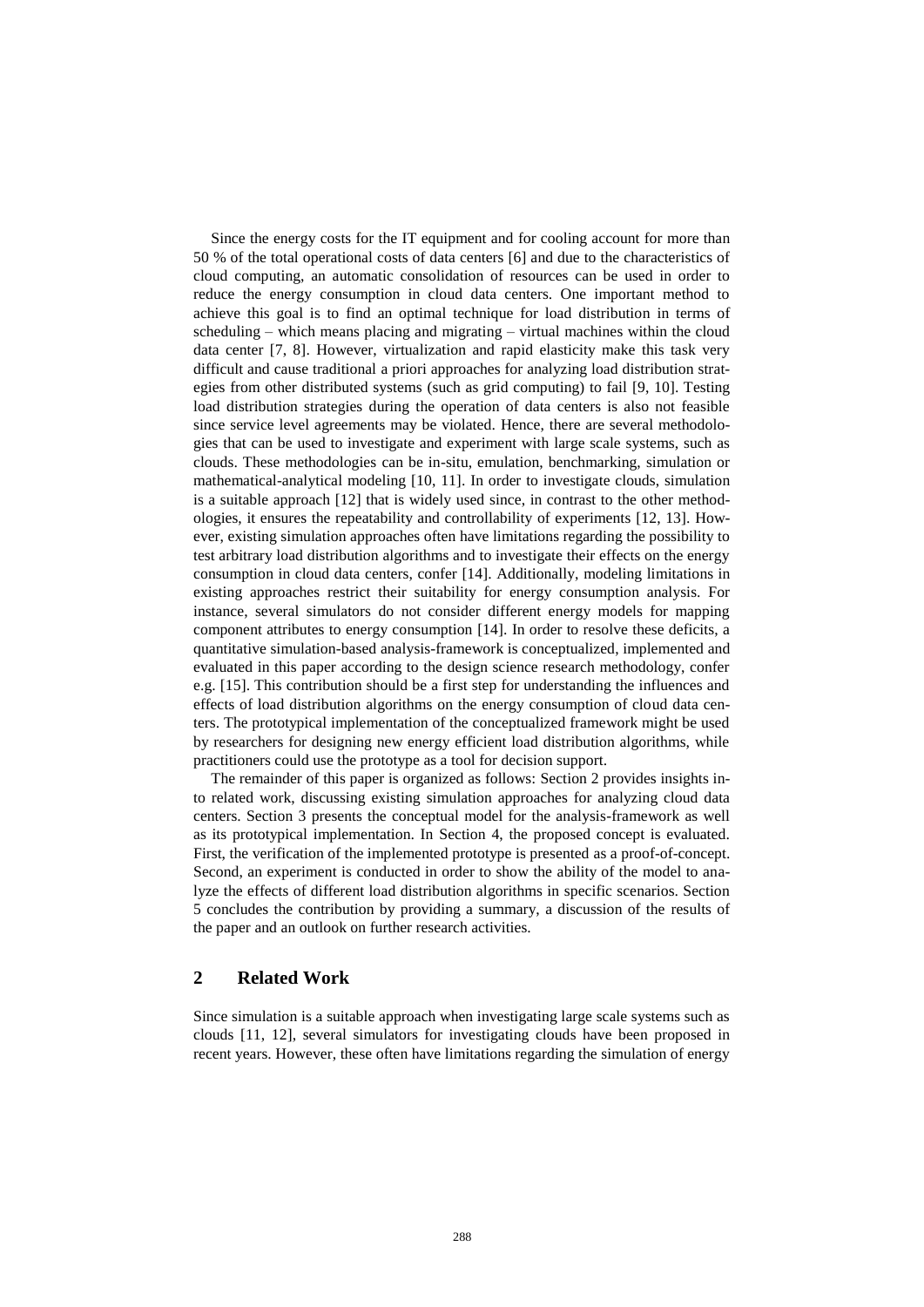consumption [14] and correspondingly regarding the determination of the effects of load distribution algorithms on energy consumption.

*CloudSim* is a frequently used toolkit for modeling and simulating cloud computing environments [9]. It enables users to define the parameters of data centers, such as the number of servers and their configuration, the network topology and virtualization-concepts. Furthermore, *CloudSim* enables users to develop algorithms for the placement/migration of virtual machines on/between physical hosts and also provides functionalities for power modeling. However, a major disadvantage of *CloudSim* is the network component. Although the simulator was evaluated by a proof-of-concept with different experiments, the authors of [16] have recently invalidated its network model. Furthermore, there is a bug<sup>1</sup> in the most recent version of *CloudSim* (version 3.0.3). This bug causes different network topologies not to lead to different results.

*GreenCloud* is a packet-level cloud simulator [17] that has been developed as an extension of the network simulator *ns-2* 2 . In contrast to *CloudSim*, *GreenCloud* has been explicitly designed for determining the energy consumption of cloud data centers. Unlike other simulators, it determines the energy consumption not only for servers, but also for network components. Since *GreenCloud* is based on the packet-level simulator *ns-2*, it is very accurate regarding network aspects, although this leads to high time exposure for simulation and limitations in terms of scalability [16]. Although many relevant components of data centers can be modeled, there are some shortcomings regarding these modeling capabilities. For example, aspects that are highly relevant for cloud computing, such as rapid elasticity, are omitted by *Green-Cloud*. Thus, it is questionable if *GreenCloud* is suitable for investigating cloud environments.

*iCanCloud* is also a packet-level simulator and is based on *OMNET++*<sup>3</sup> in conjunction with its extension-package *INET*<sup>4</sup> [12]. Numerous components of a data center can be modeled with *iCanCloud*. Regarding cloud computing, however, several important aspects are excluded. For example, it does neither provide a feature for simulating virtual machine scheduling nor for aspects that concern energy consumption. Therefore, *iCanCloud* is not suitable for determining the energy consumption of clouds.

*SimGrid* – confer for example [18] – is an open source library that has originally been developed for the simulation of grids. Since it has only recently been adapted to the simulation of clouds, many aspects that are important for clouds have not been covered yet. For example, rapid-elasticity is not considered by *SimGrid*.

*GDCSim* is a simulator that can be used for estimating the energy efficiency and thermal properties of data centers and that has been implemented in order to iteratively design green data centers [19]. But since virtualization concepts are not part of the simulator, *GDCSim* is not suitable for investigating clouds.

 $\overline{\phantom{a}}$ 

<sup>&</sup>lt;sup>1</sup> Confe[r https://code.google.com/p/cloudsim/issues/detail?id=46](https://code.google.com/p/cloudsim/issues/detail?id=46) (last accessed: 25.07.2014)

<sup>2</sup> For further information, confer http://www.isi.edu/nsnam/ns/

<sup>3</sup> For further information, confer http://www.omnetpp.org

<sup>4</sup> For further information, confer http://inet.omnetpp.org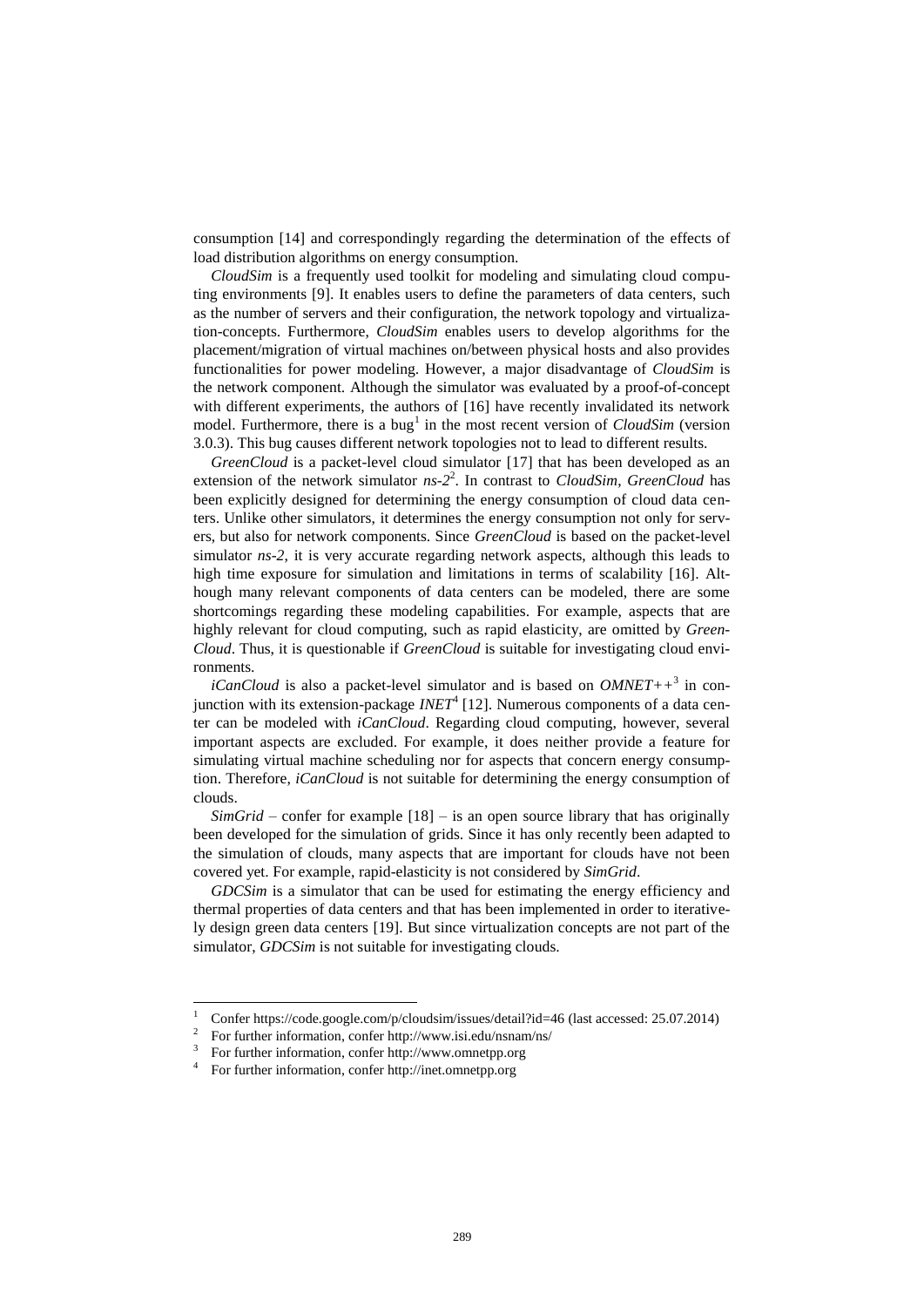*MDCSim* is a proprietary discrete event simulator that was developed at the Pennsylvania State University [20]. A major disadvantage of *MDCSim* is that all resources in the simulator are modeled as an M/M/1 queue. These assume that service request arrivals are determined by a Poisson process and that their processing time is exponentially distributed. However, Reiss et al. recently demonstrated that simple statistical distributions [21] are not suitable for clouds. Therefore, modeling all components as an M/M/1 queue is restricting and limits the applicability of *MDCSim*.

A weakness that is shared by all simulators is that they do not provide a method for implementing arbitrary load distribution algorithms. For example, each of the aforementioned simulators is limited to centralized load distribution algorithms. Decentralized algorithms are omitted by *CloudSim*, *GreenCloud*, *iCanCloud and SimGrid*. For *GDCSim* and *MDCSim*, no statement can be made regarding this aspect, since the possibility of modeling decentralized load distribution algorithms is not mentioned in the respective publications. A further weakness that all simulators have in common is that many parameters need to be defined prior to a simulation run but should be varying at runtime. For example, the number of virtual machines needs to be defined in every simulator before starting an experiment. Especially in infrastructure as a service (IaaS) environments, however, virtual machines can be started at any time and therefore the exact number of virtual machines cannot be known beforehand.

## **3 Conceptual Model**

After having analyzed related work, it can be stated that none of the considered simulators provides the opportunity to test arbitrary load distribution algorithms with regard to their effects on energy consumption. Therefore, a novel concept that aims to address this problem is introduced in the first part of this section. Subsequently, the prototype implementation of this concept is described.

#### **3.1 Component Model**

In order to analyze the effects of load distribution to energy consumption in cloud data centers, the components that are relevant for this problem have to be modeled. These components include, among other things, the energy consuming components in a data center such as network, server and cooling components [22]. A power and energy model is assigned to each energy consuming component. This model maps the current state of a component to its power consumption, so it can be used to compute the energy consumption of a component by integrating the respective power consumption over time. A load distribution algorithm is then used to control the migration of virtual machines between servers. The components of this concept and their relations are illustrated as a UML class diagram in [Fig. 1](#page-5-0) and are explained in detail in the following.

Server. The individual servers provide the resources of a cloud data center. The resources of a server are determined by several entities, such as computing power or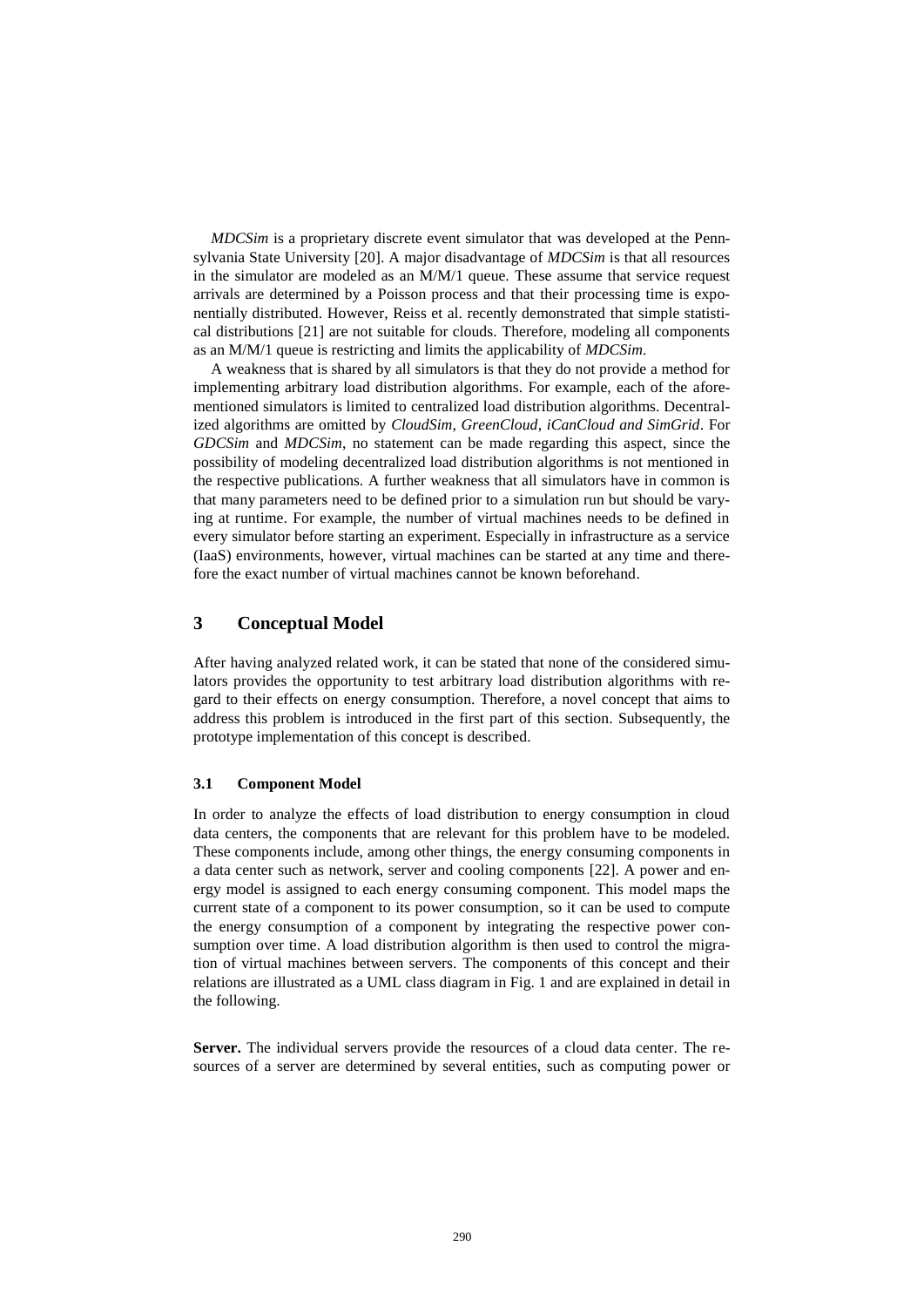

network adapters. The resources provided by a server are allocated by virtual machines that are used in order to serve user requests.

**Fig. 1.** High-Level Concept as a UML Class Diagram

<span id="page-5-0"></span>**Network.** The *"Network"* components define a structure that connects the single servers within a data center. Among simulating the communication between components, the network is used to distribute load between servers. In order to define such a structure, different network models can be used. According to [16], three different types of network models can be distinguished: delay models, flow-level models, and packet-level models. Packet-level models are very accurate since they simulate the movements of all network packets. However, this level of detail is not needed when simulating clouds [16]. In a flow-level model, each communication is simulated as an entity which leads to a higher scalability. Delay models simulate network delays between servers. Such models are not very accurate regarding the results that concern network-issues, but very scalable. Besides such models, also network devices and different types of network topologies are captured by these components.

**Cooling.** Cooling is a crucial task in data centers since cooling systems remove the heat generated by the equipment [3]. In order to cool the equipment, some hierarchy of loop systems is needed, which brings in a cold medium that is used for heat exchange and needs to be cooled afterwards. This can be achieved by different devices, confer [3]. Therefore, some type of cooling unit as well as a thermal model is important in order to simulate cooling processes in data centers.

**Power & Energy Model.** Energy and power models can be used in order to estimate the consumption of components or of an entire infrastructure [5]. The power model of a component depicts the relation between the current state of the component and its power consumption. A power-consuming component *c* can refer to a component of the set of servers *S*, the set of network components *N* or the set of cooling components *C*. Then,  $P_c(t)$  denotes the power consumption of the component *c* at the time *t*. Let  $a_c(t)$  be a vector of attributes of the component *c* at time *t*. The power model of component *c*, denoted  $m_c$ , maps the attribute vector of *c* to  $P_c$  according to equation 1.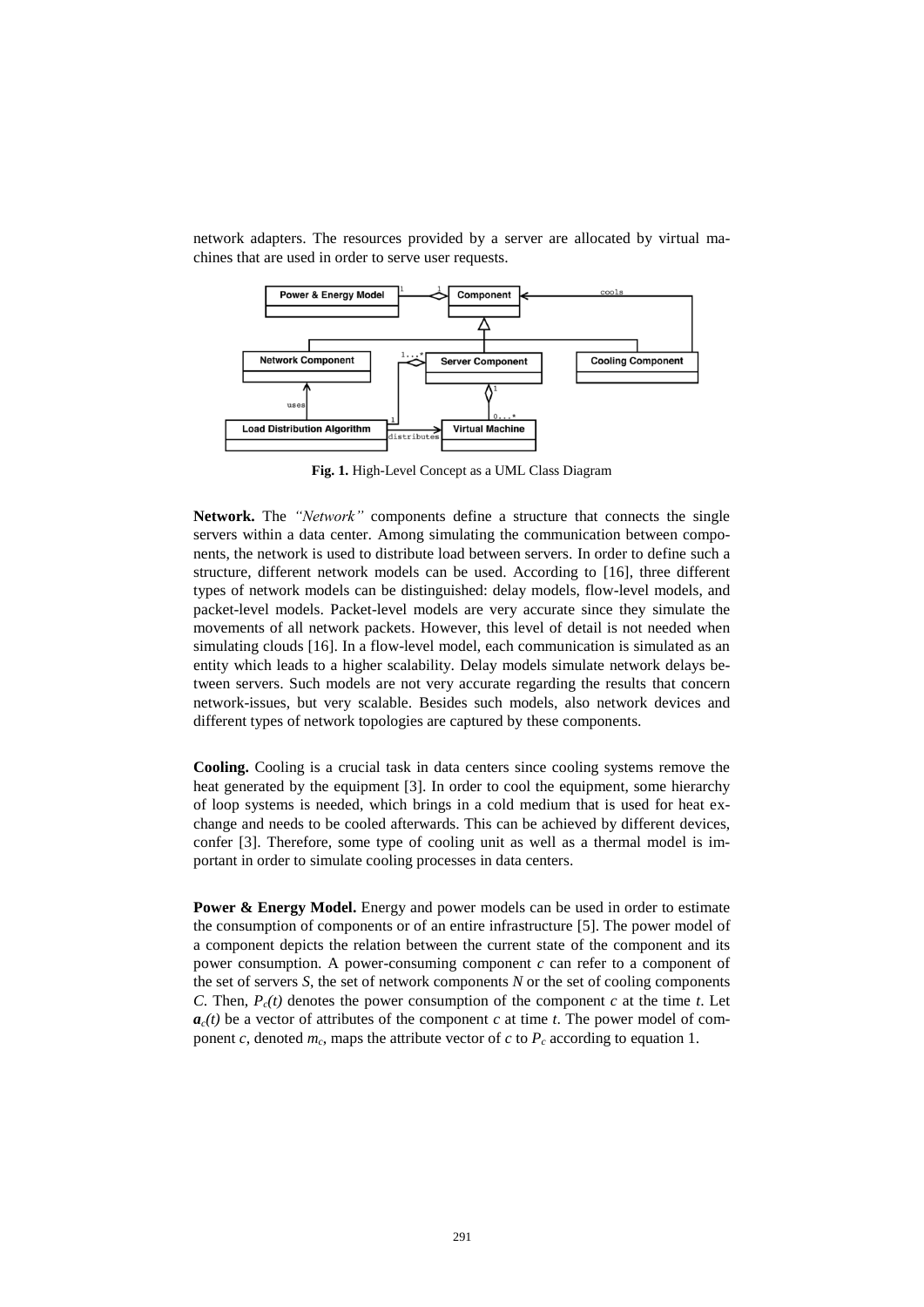$$
P_c(t) = m_c(\mathbf{a}_c(t)), c \in S \cup N \cup C
$$
 (1)

The total energy consumption  $E_c$  of a component  $c$  over the simulation time  $T$  can be computed by integrating the power consumption over time (equation 2).

$$
E_c(T) = \int_0^T P_c(t)dt
$$
 (2)

**Virtual Machine.** A virtual machine (VM) is created by a user request and processes the workload that is generated by the user. Therefore, a certain amount of resources is initially allocated on the server on which the virtual machine is placed. A scaling of the allocated resources is conducted with respect to the actual workload of the user. Virtual machines can be moved between different physical servers at runtime.

**Load Distribution Algorithm.** Load distribution in clouds can either refer to task scheduling or to virtual machine scheduling [13]. Task scheduling is used to assign tasks to virtual machines while virtual machine scheduling refers to the placement or migration of VMs.

Initially, a virtual machine is placed on a server that fulfills specific criteria that are defined by an algorithm. Under certain conditions, a VM may be migrated to another server in the data center. Regarding the migration of a VM, an algorithm addresses three sub problems [7]: (1) when to migrate VMs, (2) which VMs to migrate, and (3) where to migrate VMs. In the course of this contribution, load distribution always refers to virtual machine scheduling since VM scheduling can significantly contribute to lowering the costs for energy and is furthermore one of the major challenges regarding cloud computing [2].

#### **3.2 Prototypical Implementation**

In the prototypical implementation, the previously defined high-level components of the concept are instantiated as described in the following. The prototype was implemented in Java using the multi-method simulation tool  $Any Logic^{\bar{5}}$  as a basis.

**Server.** The components of a server that are instantiated in the prototypical implementation are CPU, main memory, and disk space, which define the amount of available resources of a server.

**Network.** Since the level of detail provided by packet-level models is not necessary for the purpose of this paper and since a flow-level model is only needed when network contention is to be simulated [16], a delay-model is used in this contribution in order to implement a feasible model. In this model, all servers of a data center are arranged in a graph that represents a grid topology. If a VM is transferred between

 $\overline{\phantom{a}}$ 

<sup>5</sup> For further information, confer http://www.anylogic.com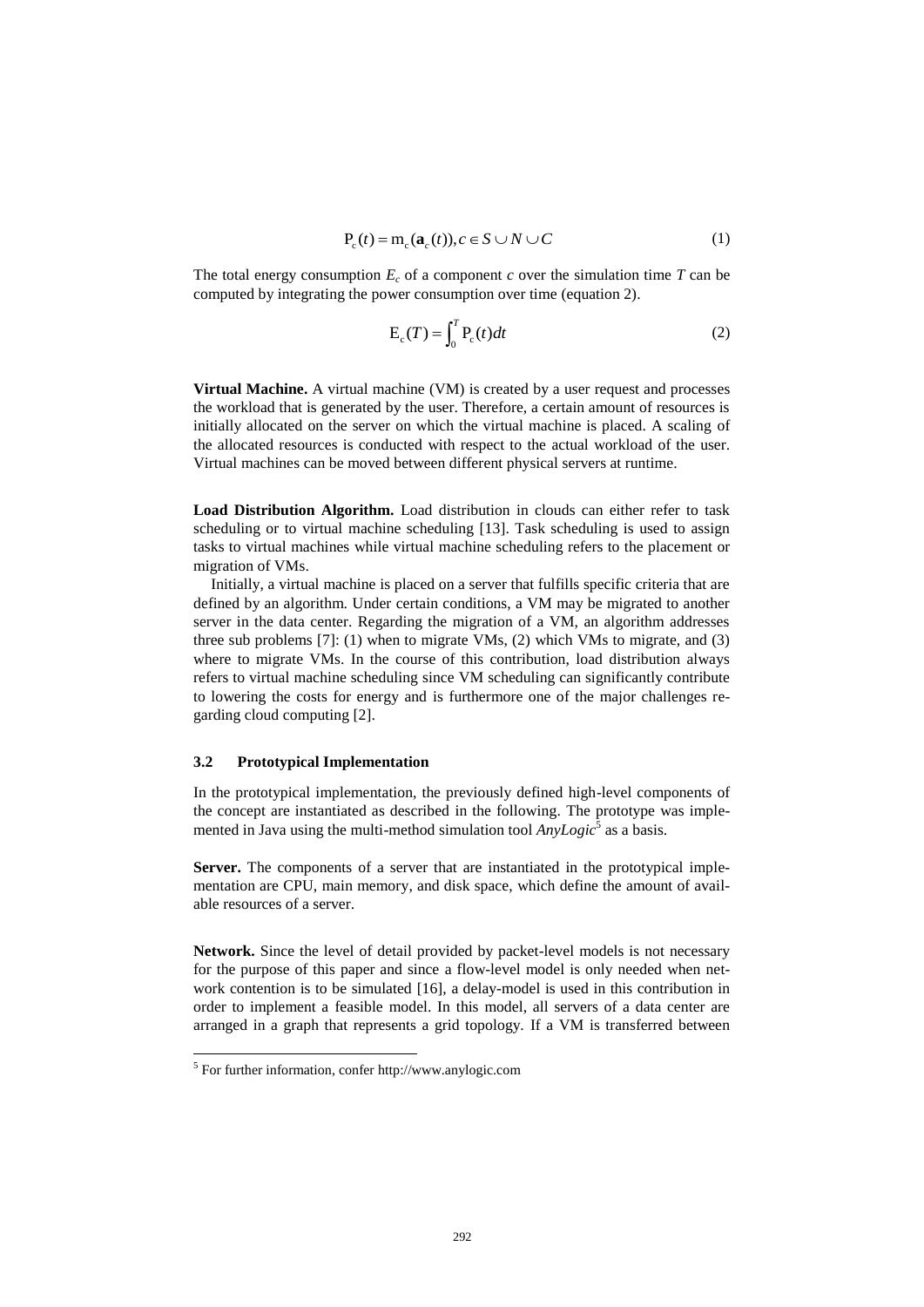two servers, all connections between the source server and the destination server defined by a routing algorithm have to process a load according to the allocated VM resources which leads to a delay.

**Cooling.** A model for cooling is not included in the prototypical implementation of the conceptual framework. In general, a computational fluid dynamics (CFD) approach is used in order to model cooling systems in data centers. Nonetheless, these models can be very complex while still showing a root mean square error of up to 100% [23]. Therefore, and since cooling is not the focus of this contribution, it has been excluded from the prototypical implementation.

**Power & Energy Model.** For the proof-of-concept developed in this contribution, a power model was implemented for servers only – confer equation 3.

$$
P_c(t) = \begin{cases} m_c(\mathbf{a}_c(t)) \\ 0, \text{otherwise} \end{cases}
$$
 (3)

There are different ways to build the attribute vector  $a_c$  since servers have multiple energy consuming components [3, 24]. Within a server, the CPU is the component that consumes the greatest proportion of energy [3, 24] and also has the greatest dynamic power range [25] while further studies showed that disk and network components almost have a constant consumption [26]. Therefore, the CPU power consumption is used for approximating the server power consumption like for instance also done in Google data centers [24]. The power model applied in the prototype builds the attribute vector based on the CPU utilization since such models are a common and flexible implementation of power models, confer [27]. Since there are different positions in the scientific discussion how to model the relationship between utilization and power consumption (confer e.g. [24, 28]), empirical data from the industry-standard benchmark *SPECpower* ssj2008<sup>6</sup> was analyzed. This benchmark was chosen since it is an industry standard and therefore provides a lot of data for different types of servers.

The results of this analysis indicate that there are linear as well as non-linear relations between the utilization and the power consumption of servers. There are examples of linear (HP ProLiant DL385-G6), convex (Fujitsu PRIMERGY TX300 S7) and concave (ASUS RS160-E5) functions mapping utilization to power consumption as illustrated in [Fig. 2.](#page-8-0) In order to be able to model linear as well as non-linear relations of utilization and power, the following power model is proposed (equation 4).

$$
m_c(t) = m_c(P_{idle}, P_{max}, u(t), r) = P_{idle} + (P_{max} - P_{idle}) \cdot f_r(u(t))
$$
\n(4)

 $P_{idle}$  denotes the constant amount of power that is consumed even if the server is idle.  $P_{max}$  defines the upper bound of the power consumption when the server is fully utilized.  $u(t)$  is the CPU usage ratio at a given time *t* with  $u \mapsto [0,1]$ . *f<sub>r</sub>* describes an

 $\overline{\phantom{a}}$ 

<sup>6</sup> http://www.spec.org/power\_ssj2008/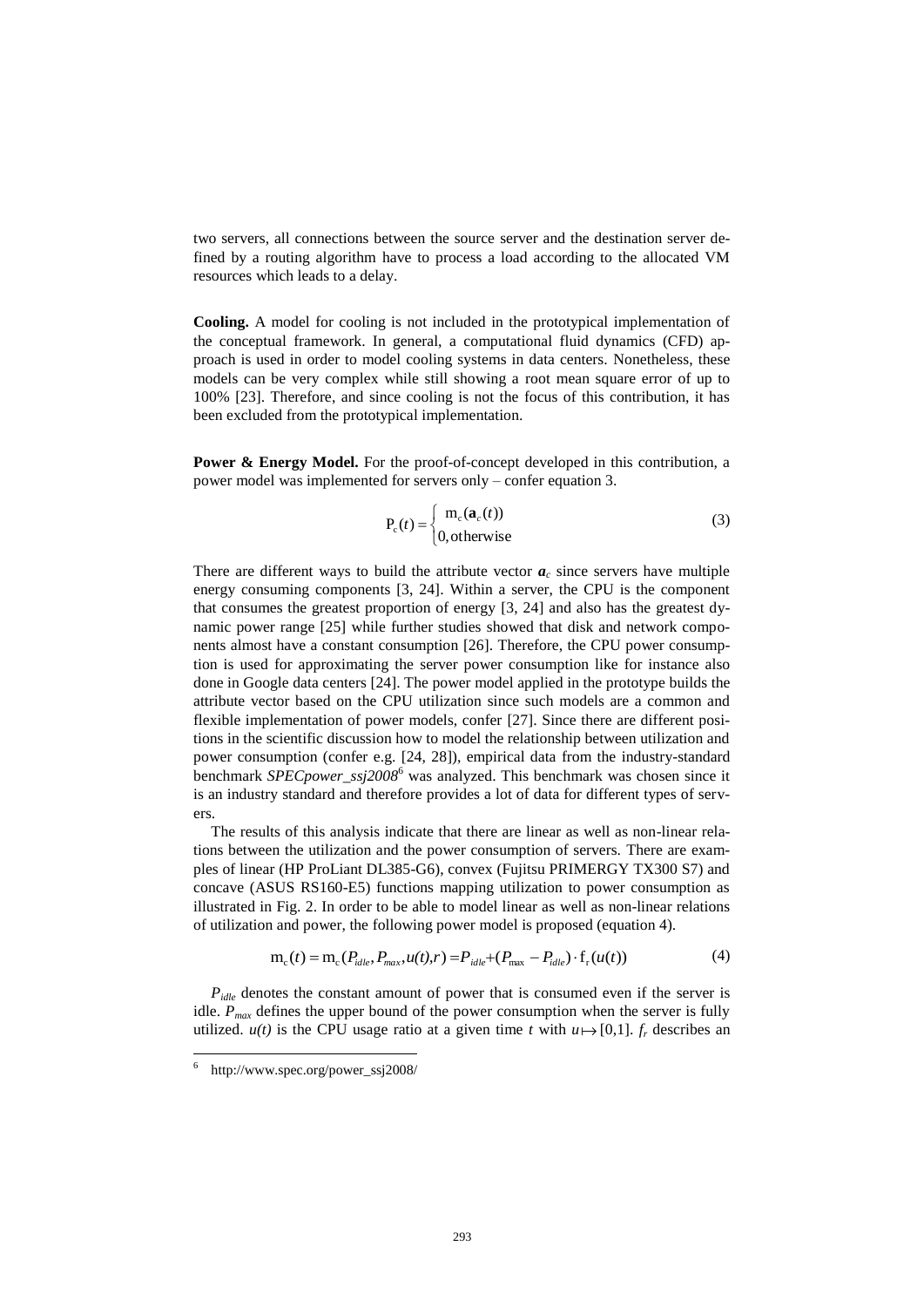arbitrary function that characterizes the dependency of the CPU's power consumption and its utilization using the shape parameter *r*.



<span id="page-8-0"></span>**Fig. 2.** Three Empirical Power Models and their Approximations using Equations 4 and 5

This power model is a generalization of the power model proposed in [24], where the authors used  $f_r(u(t)) = 2 \cdot u(t) - u(t)^r$  in order to fit non-linear power profiles. However, the power model defined in equation 5 is used in this paper since, in comparison to the empirical values, the root mean square error is smaller for the model defined in equation 5 than for the model proposed in [24].

$$
f_r(u(t)) = u(t)^r
$$
 (5)

Regarding the servers mentioned before, we computed  $r=1$  for the HP ProLiant DL385 G6, *r=*1.5 for the Fujitsu PRIMERGY TX300 S7, and *r=*0.68 for the ASUS RS160-E5 in order to minimize the root mean square error between empirical and predicted values. In [Fig. 2,](#page-8-0) the graphs of the computed power models and the resp2ective empirical values are illustrated.

Using the computed power consumption for each simulation time step, the power consumption function of the component can be derived by connecting the single values with a linear spline. Hence, the energy consumption of a component  $c$  is defined by the mean consumed power  $P_m$  over the simulation time  $T$  as  $E_c = P_m \cdot T$ .

**Virtual Machine.** In the prototypical implementation, virtual machines have a plain lifecycle which is a simplified version of the lifecycle presented in [29]. The lifecycle starts with the creation of a virtual machine on a server that provides enough resources. VMs are created to process user requests arriving in the system according to a defined random distribution. Subsequently, the VM will stay active for a randomly distributed time until it can be shut down [29]. Between creation and shutdown, a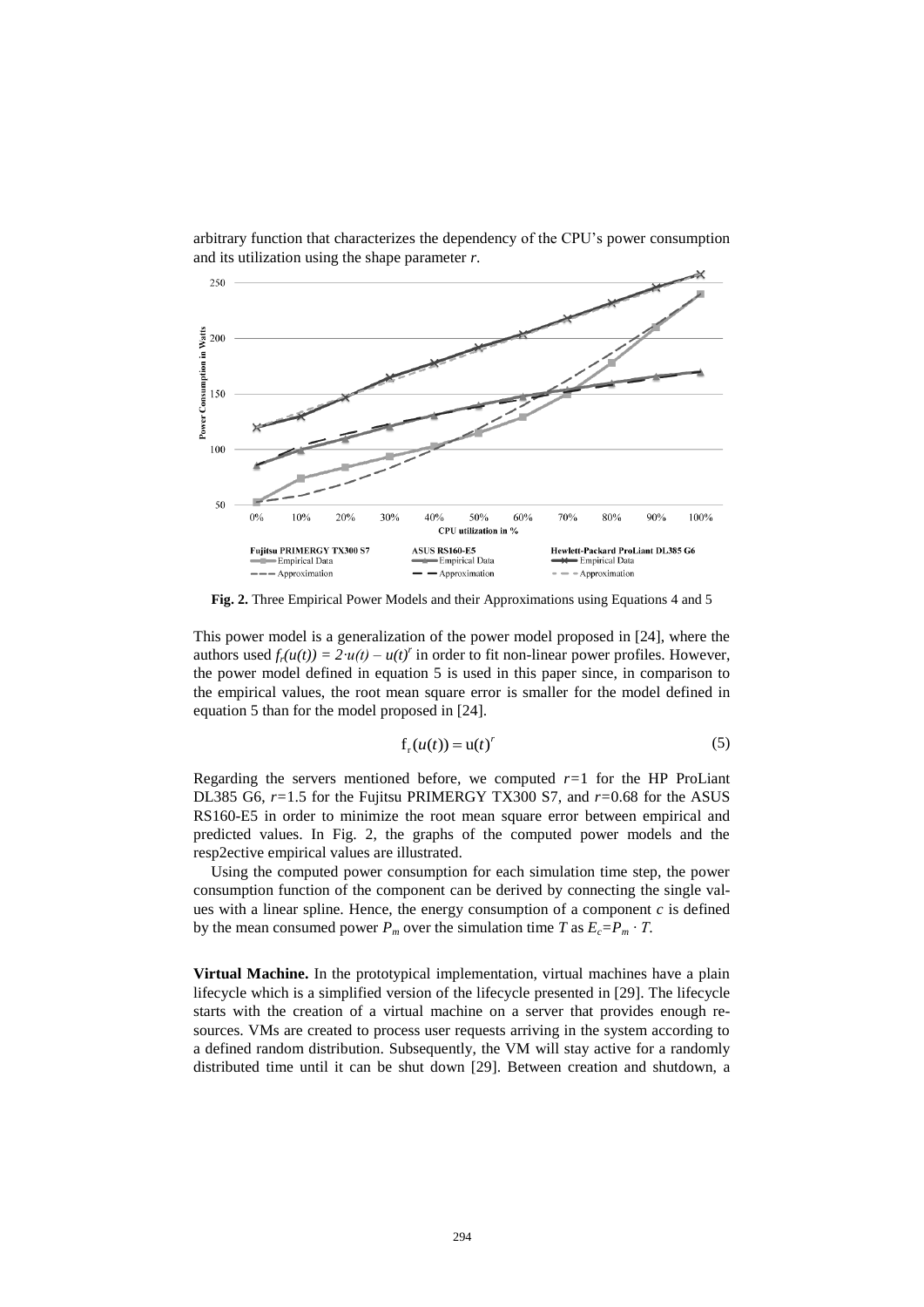scaling may be conducted according to the actual demand of a user, which ensures that rapid elasticity and on-demand self-service are, in contrast to the simulators outlined in Section 2, supported by the prototype. This time span is also defined by a random distribution. Virtual machines can be moved to other servers. During this process, a virtual machine exists on the source server as well as on the destination server. First, the needed resources are allocated on the target server. Second, the VM is copied to the target server. Afterwards, the VM on the source server will be removed. Therefore, this process includes an expensive moment regarding energy consumption since two servers consume energy for the same virtual machine during the migration [30].

**Load Distribution Algorithms.** Load distribution can be handled in centralized or decentralized manner. In the former, a single load distribution instance on a coordination server orchestrates in the data center. In the latter, a system-wide choreography distributes the load by applying load distribution instances of the load distribution algorithm on every server [31]. Both approaches are implemented in the prototype. In order to incorporate arbitrary load distribution algorithms, five policies are modeled which provide a generic interface for implementing arbitrary load distribution algorithms [31]. These policies are defined as follows:

- The **transfer policy** defines when a server is meant to initiate a load distribution. This can either refer to "*threshold-based*" algorithms or to "*relative*" algorithms. "*Threshold-based*" algorithms will initiate load distribution as soon as a certain threshold is exceeded. In "*relative*" algorithms, loads will be swapped as long as there is an imbalance between servers.
- The **selection policy** provides criteria for the selection of VMs on a server that are meant to be migrated. A common implementation is to select the VMs via a *"First In, First Out"* or via a *"Last in, Fist out"* approach.
- The **location policy** is concerned with the selection of an appropriate destination server. A "*local*" execution implies that only servers in a n-neighborhood are considered whereas "*global*" approaches consider all servers in the network.
- The **information policy** declares what information about the state of a server is collected and when and where this information is collected. In "*demand-driven*" approaches, servers only start to collect information about potential partner servers once they are determined as initiating servers, whereas in a "*state-driven*" approach, all servers immediately spread state changes to other servers. Information about potential target servers can also be collected by conducting a "*periodic*" approach. Since the period interval is not dynamically adjusted according to the current load of a system, busy systems tend to slow down due to the additional load.
- The **initiation policy** defines which server initiates a load distribution task. *"Sender-initiated"* algorithms will be triggered by reaching an upper threshold and try to distribute their loads to other servers. In a *"receiver-initiated"* approach, load distribution will be conducted if the load of a server falls short of a lower threshold. A *"symmetric"* approach combines both approaches in order to take all advantages.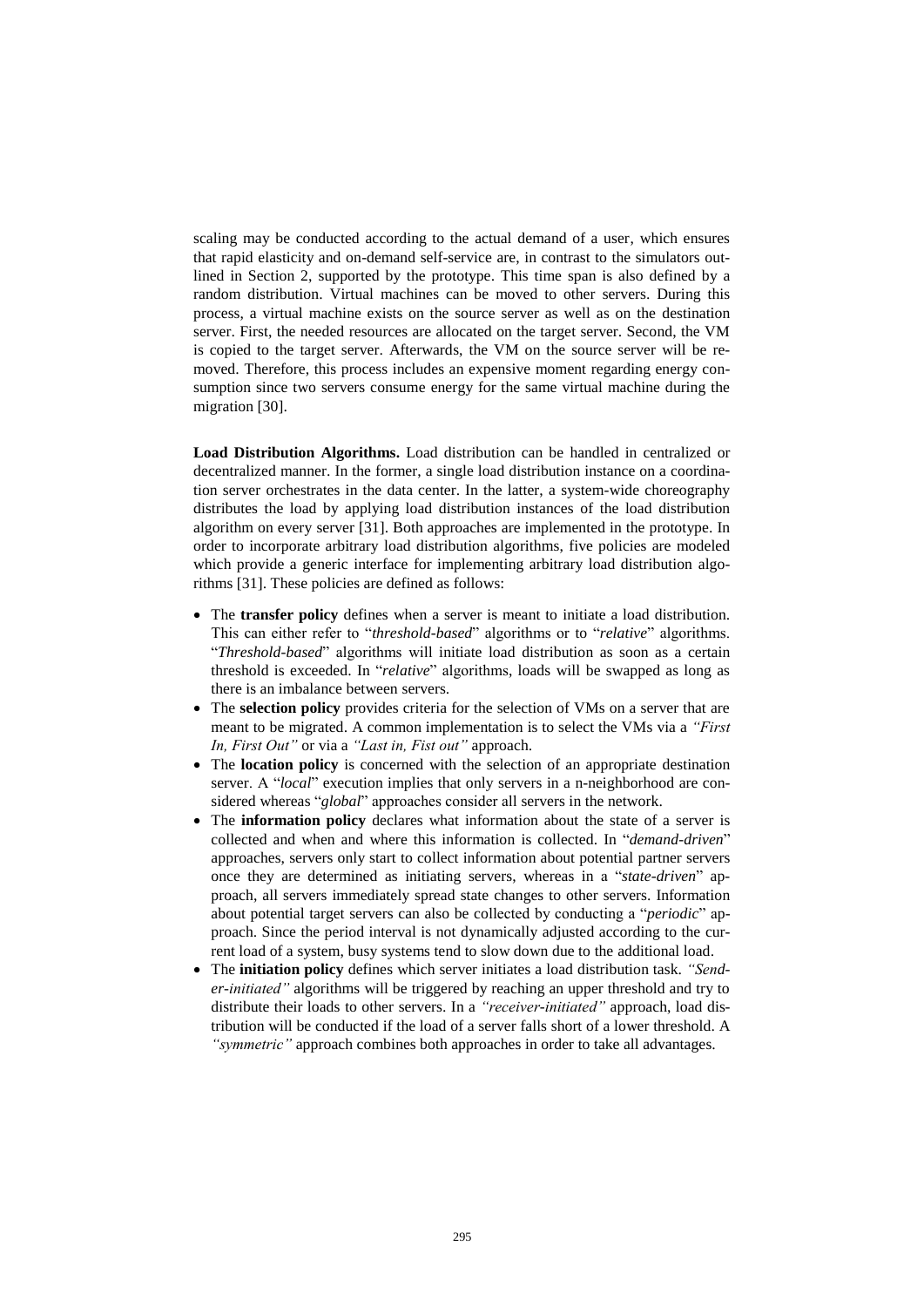

**Fig. 3.** Interaction between the different Load Distribution Policies

<span id="page-10-0"></span>[Fig. 3](#page-10-0) illustrates how these policies interact. In the prototype, different types of algorithms are instantiated. These can be distinguished into *direct* and *iterative* algorithms. *Direct* algorithms determine sender or receiver servers and exchanges loads between two servers. The *sender-initiated* algorithm belongs to the group of direct algorithms and was implemented in the prototype. In *iterative* algorithms, servers in a *n*-neighborhood continuously try to distribute loads among each other [31]. A widespread representative of those is the *gradient model* algorithm. The realization of the policies for both algorithms is depicted in [Table 1.](#page-10-1)

**Table 1.** Realized Policies for the Implemented Load Distribution Algorithms

<span id="page-10-1"></span>

| <b>Policy</b>      | <b>Sender-Initiated</b> | <b>Gradient Model</b> |  |
|--------------------|-------------------------|-----------------------|--|
| <b>Transfer</b>    | Threshold-based         | Relative              |  |
| <b>Selection</b>   | First in, First out     | First in, First out   |  |
| <b>Location</b>    | Global                  | Local                 |  |
| <b>Information</b> | Demand-driven           | Demand-driven         |  |
| <b>Initiation</b>  | Sender-initiated        | Sender-initiated      |  |

### **4 Evaluation**

After the prototypical implementation of the conceptual framework that is described above, its correctness and suitability are investigated in the course of this section. Therefore, a verification and an experiment were conducted.

In order to verify the implemented prototype, first the behavior of the simulation model was tested by conducting an event validity test and a fixed value test. The former was carried out in order to compare the occurrence of events in the simulation model to the expected behavior. The latter was used in order to eliminate any stochastic influence from the simulation model. Thus, the simulation results can be compared to analytically obtained results [32]. Conducting these tests, the correctness of VM and server behavior as well as of the implemented load distribution algorithms could be verified.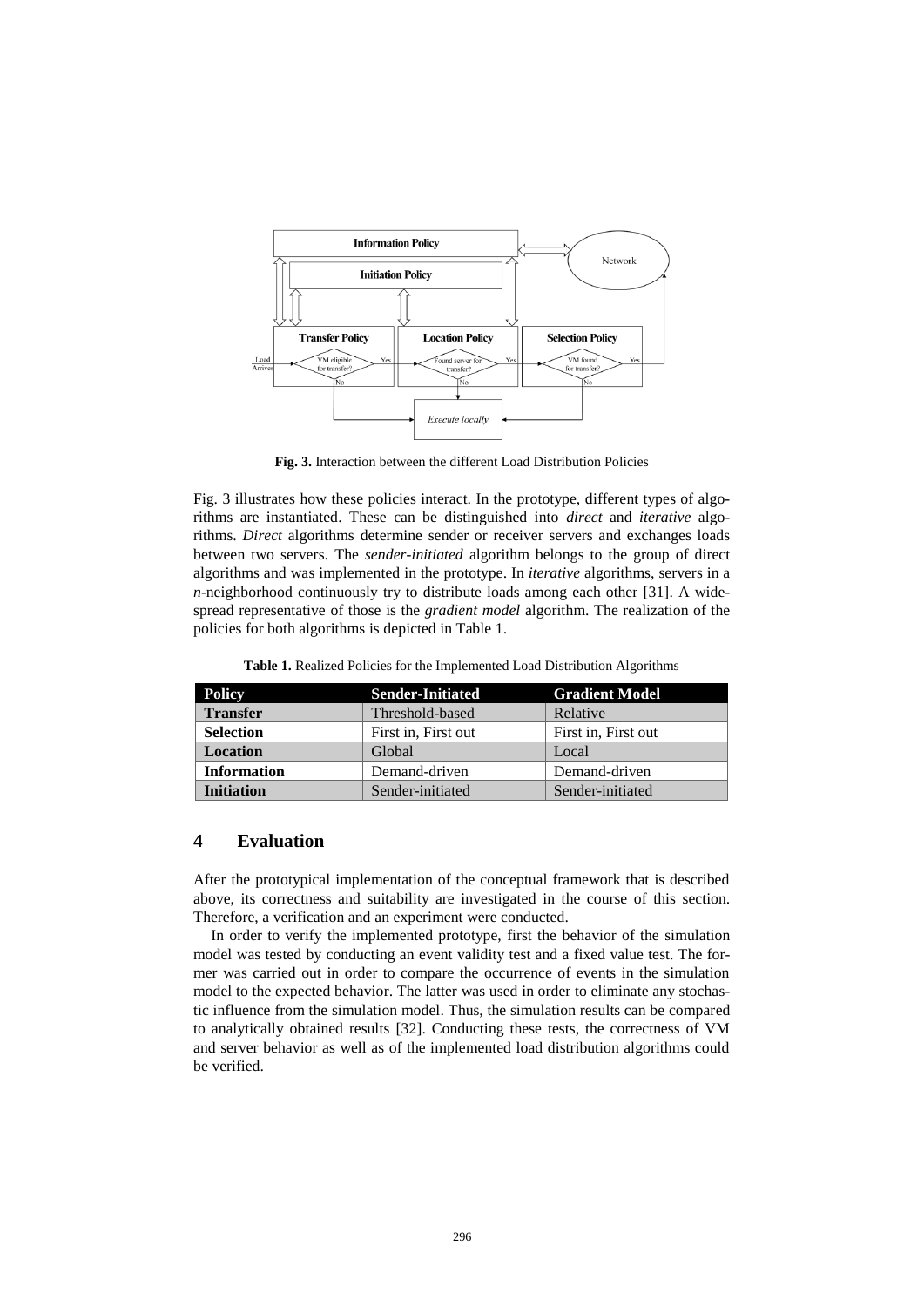In addition to that, an experiment was performed in order to demonstrate the ability of the developed concept to support the analysis of load distribution algorithms and their energy consumption in specific scenarios. Therefore, two scenarios were defined, both referring to real-world cloud infrastructure services: in the first scenario, a high performance cloud was modeled (high performance computing as a service – HPCaaS [33]) in which consumers demand VMs with plenty of resources to process problems with high complexity. In the second scenario, an IaaS provider was modeled for micro VM hosting that allows users to obtain VMs with limited resources in order to save costs (referred to as "micro infrastructure as a service" – μIaaS). VM instances similar to the VMs defined for the HPCaaS scenario as well as in the uIaaS are provided, for example, in the popular cloud platforms Amazon  $EC2^7$ , Google Compute Engine<sup>8</sup> and Rackspace<sup>9</sup>.

The different parameters for both scenarios are presented in [Table 2.](#page-11-0) In both scenarios, the data center was modeled as a composition of two of the servers described above, the ASUS RS160-R5 (4x2.5 GHz, 16 GiB RAM, 100 GB HDD) and the Fujitsu PRIMERGY TX300 S7 (8x2.2 GHz, 8 GiB RAM, 100 GB HDD. The parameters have been chosen to make the scenarios comparable in terms of the processed workload. Hence, they lead to a mean CPU utilization of about 50% in both scenarios.

<span id="page-11-0"></span>

|                  | <b>Parameter</b>           | Scenario 1 - HPCaaS           | Scenario 2 - µIaaS            |
|------------------|----------------------------|-------------------------------|-------------------------------|
|                  |                            |                               |                               |
| <b>Requests</b>  | Time to request            | $\sim$ exp $(30 \text{ min})$ | $\sim$ exp $(10 \text{ min})$ |
|                  | Time to scaling            | $\sim$ exp $(30 \text{ min})$ | $\sim$ exp $(30 \text{ min})$ |
|                  | Time to shutdown           | $\exp(2 d)$                   | $\exp(8 h)$                   |
| <b>Resources</b> | <b>CPU</b>                 | $\sim$ Gaussian(2 GHz, 200    | $\sim$ Gaussian(750 MHz,      |
|                  |                            | MHz)                          | 150 MHz)                      |
|                  | <b>RAM</b>                 | $\sim$ Gaussian(2 GiB, 512    | $\sim$ Gaussian(512 MiB, 128  |
|                  |                            | MiB)                          | MiB                           |
|                  | <b>HDD</b>                 | ~Gaussian(10 GB, 2            | $\sim$ Gaussian(2.5 GB, 250   |
|                  |                            | GB)                           | MB)                           |
| <b>Server</b>    | ASUS RS160                 | 19                            | 77                            |
| count            |                            |                               |                               |
|                  | Fujitsu<br><b>PRIMERGY</b> | 77                            | 19                            |

**Table 2.** Experimental Setup

The two scenarios were simulated each with the iterative gradient model and the direct sender-initiated load distribution for 10,000 minutes (about one week) in 1,000 replications. For the confidence level,  $\alpha$ =0.1 was chosen as significance level. The

l

<sup>7</sup> Confer the instance types at http://aws.amazon.com/ec2/instance-types/

<sup>&</sup>lt;sup>8</sup> Confer the instance types at https://developers.google.com/compute

<sup>9</sup> Confer the instance types at http://www.rackspace.com/cloud/pricing/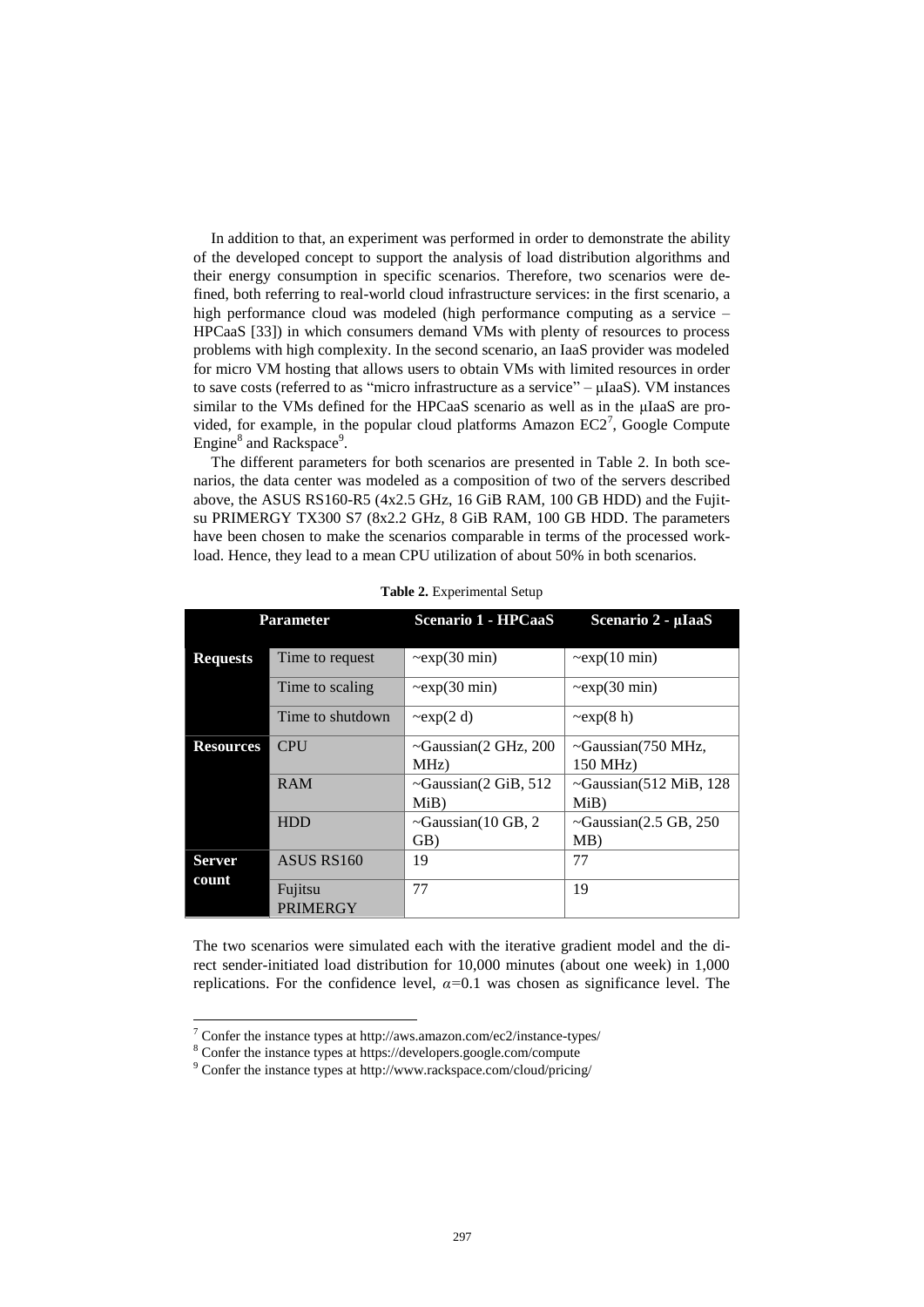resulting confidence intervals of the energy consumption in the experiments are presented in [Fig. 4.](#page-12-0) Since the confidence intervals do not intersect, the results are significantly different. In the HPCaaS scenario, the gradient model provides better results in terms of data center energy consumption than the sender-initiated load distribution (mean value 2,187 kWh in comparison to 2,208 kWh), whereas in the μIaaS scenario, the situation is vice versa (2,184 kWh to 2,106 kWh).

In the case of the sender-initiated load distribution, heavy loaded servers start to distribute VMs to slightly loaded servers. However, due to the larger amount of allocated resources in the HPCaaS scenario, VM migration from various overloaded servers to a less loaded target server may consequently overload this server. The reason for this is that lower loads simply do not lead to overloaded states as quickly as higher loads. Since the fact that slightly loaded servers are thus more likely to become overloaded and have to distribute loads again in the next step, the sender-initiated algorithm is more stable with smaller VM sizes, such as those defined in the μIaaS scenario. Therefore, the algorithms archive opposite results in the respective scenarios.



**Fig. 4.** Experimental Results of Energy Consumption for the tested Algorithms

<span id="page-12-0"></span>The experimental results show that the prototype of the developed concept has the ability to analyze the effect of different load distribution algorithms on energy consumption. Furthermore it can be pointed out that different scenarios lead to different results while applying the same load distribution algorithm. Hence, it cannot be decided which load distribution algorithm is most energy-efficient in general. A concrete load distribution algorithm must always be analyzed with respect to the concrete scenario.

#### **5 Conclusion**

In this contribution, a quantitative, simulation-based analysis-framework was conceptualized. It was designed to investigate the influences and effects of load distribution algorithms on the energy consumption of cloud data centers. In order to demonstrate the ability of the conceptual framework and its prototypical implementation, an experiment that examined two different scenarios in heterogeneous data centers was con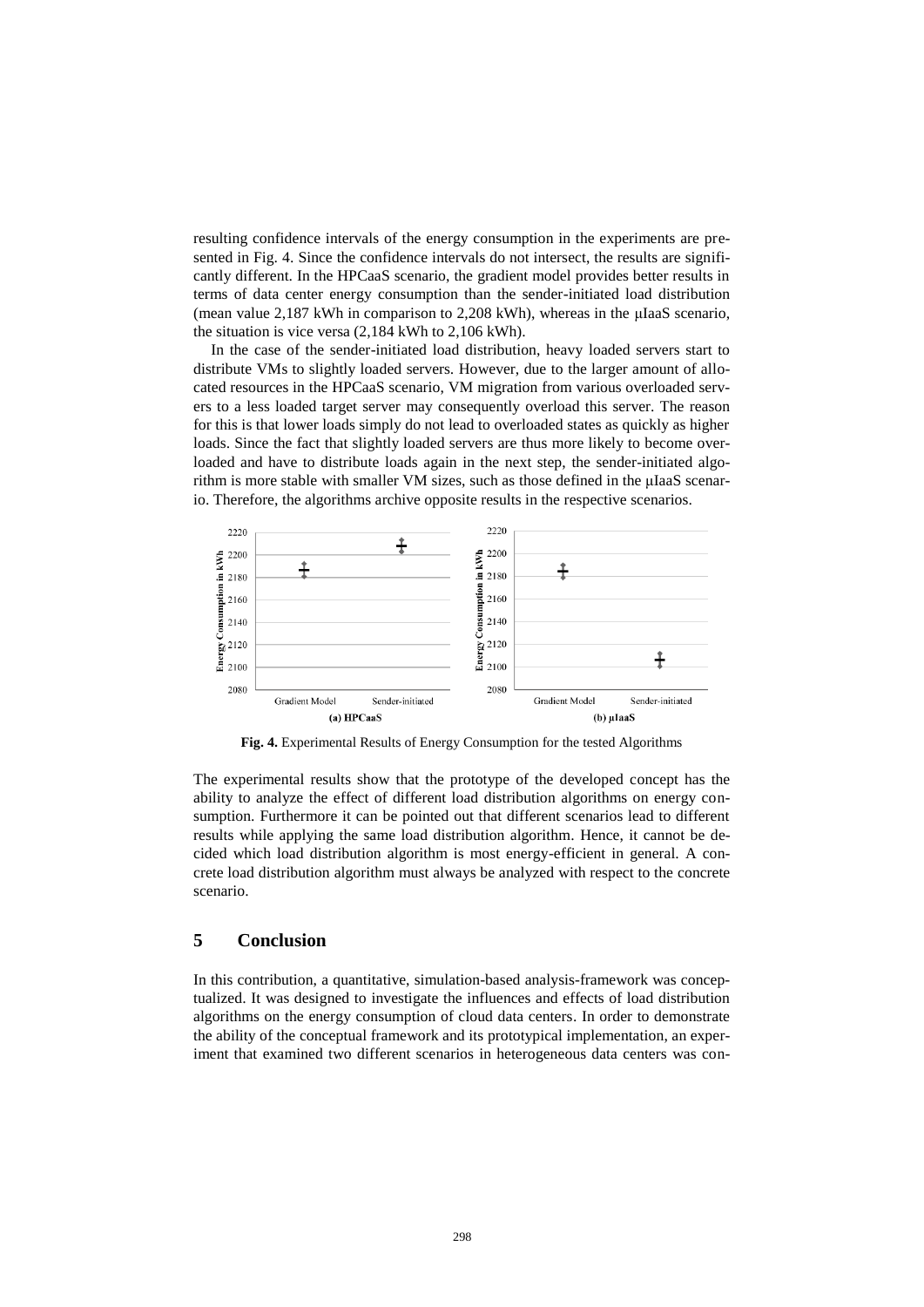ducted. The experiment revealed that the effect of load distribution algorithms on the energy consumption in clouds seems to be strongly dependent on the configuration of the data center, for example in terms of hardware and offered services.

The conceptualized prototype allows to model specific scenarios for heterogeneous cloud data centers and to evaluate their energy consumption. The presented approach allows for analyzing mean, worst- or best-case energy consumption over a simulated lapse of time. Different types of load distribution algorithms can be compared in terms of their energy efficiency. Additionally, the implemented prototype can be used in order to simulate changes in the cloud data center. For instance, a varying number of different servers could be simulated in order to foresee their effects on the overall energy consumption. Furthermore, a sensitivity analysis could be performed by changing the operational profile (e.g. the runtime of services) in order to analyze the energy consumption under varying conditions. Therefore, the conceptual framework can be used as a basis for a decision support system for managing the energy consumption of cloud data centers. Supplementary, it can be used by researchers to evaluate new algorithms and architectures with regard to energy consumption, prior to a deployment in a real environment.

The developed concept addresses the shortcomings of existing approaches as revealed in Section 2. Arbitrary load distribution algorithms can be implemented and investigated by using a generic policy scheme, even centralized and decentralized algorithms can be implemented. The proposed energy model is very flexible and can map the different types of power profiles that have been identified in the course of an analysis of empirical data from the *SPECpower\_ssj2008* benchmark. In contrast to existing simulation approaches, relevant aspects of clouds can be simulated, such as the unilateral scaling of resources according to a user's current demand (rapid elasticity & on-demand self service).

Nevertheless, there are also disadvantages that derive from the simulation approach. Since each replication only describes one possible system behavior, simulation results can only be approximated by confidence intervals using a high number of replications. Depending on the experiment, this can result in a high effort in terms of computing time and computational resources that are needed. However, massive parallelization could mitigate this disadvantage. In the initial implementation, several simplifying assumptions were made in order to reduce the complexity of the prototype. For example, a simple VM lifecycle has been implemented and cooling has been omitted. Regarding the energy consumption, only the CPU was considered as consumer. Although the CPU is suitable for approximating the power consumption of servers, the proportion is likely to decrease in future. Hence, also other components of servers need to be considered, especially memory and disks [3, 5, 25].

Future work should identify the influences of the respective aspects of a scenario. For example, such aspects can be the application of energy models, the effects of heterogeneity and homogeneity of components, and parameters of the operational profile, such as the runtime of services. These aspects need to be addressed by extending the conceptual model. Additionally, the load distribution scheme needs to be extended in order to include genetic algorithms since these cannot be described by the current scheme. Regarding the component that addresses power & energy models, it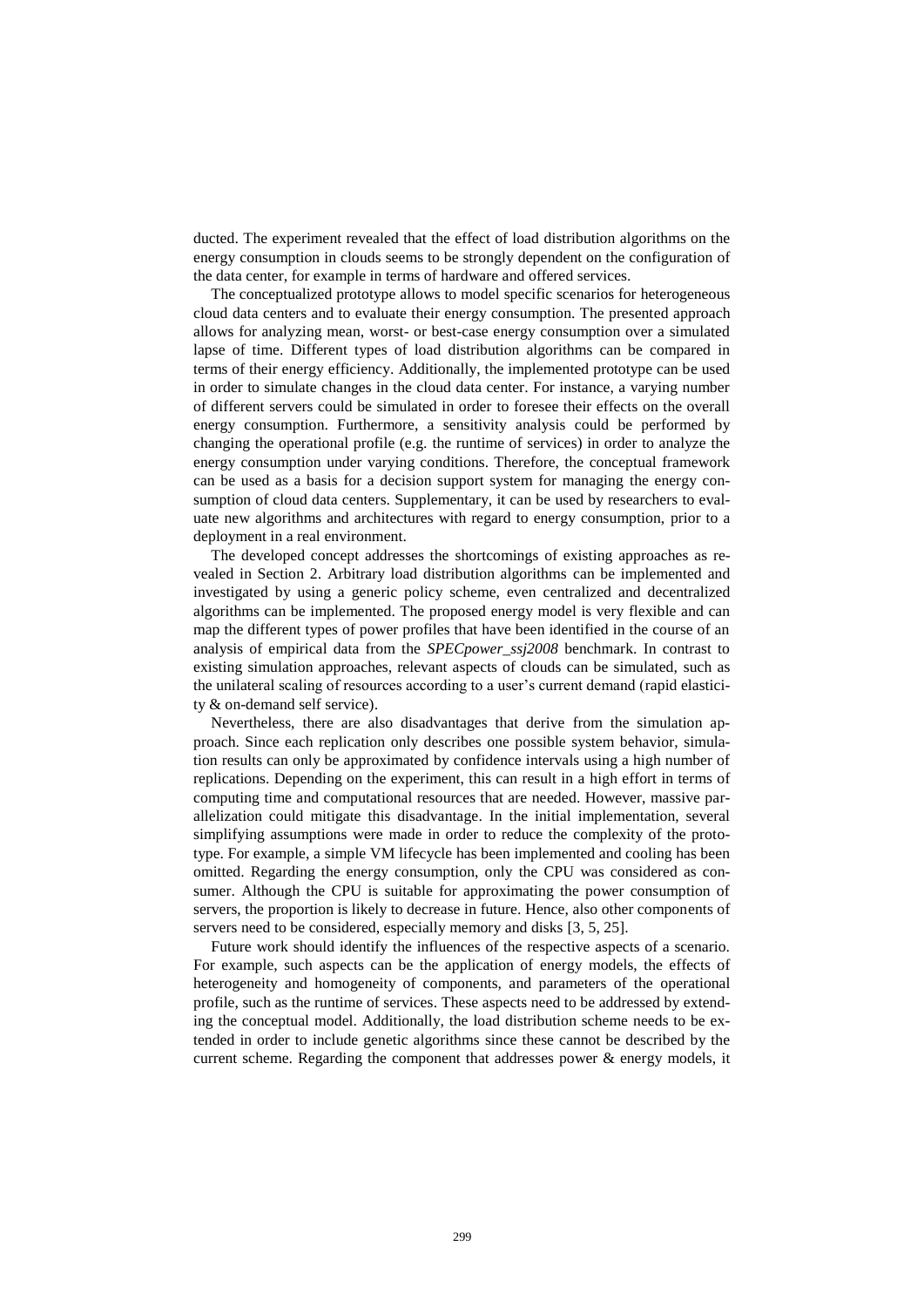should be verified that polynomial models are sufficient for modeling non-linear dependencies between CPU utilization and power consumption. Otherwise, another approximation for non-linear dependencies needs to be defined. Other aspects of cloud data centers, such as performance and dependability, should be integrated into the concept in order to be able to consider service level agreements. Finally, the components regarding cooling need to be integrated in future iterations of the concept since these were excluded in the initial prototype implementation.

#### **References**

- 1. Mell, P., Grance, T.: The NIST Definition of Cloud Computing. Technical report, National Institute of Standards and Technology (NIST) (2011)
- 2. Zhang, Q., Cheng, L., Boutaba, R.: Cloud computing: state-of-the-art and research challenges. Journal of Internet Services and Applications. 1, 7–18 (2010)
- 3. Barroso, L.A., Clidaras, J., Hölzle, U.: The Datacenter as a Computer: An Introduction to the Design of Warehouse-Scale Machines, Second edition. Synthesis Lectures on Computer Architecture. 8, 1–154 (2013)
- 4. Koomey, J.: Growth in data center electricity use 2005 to 2010. Technical report, Analytics Press (2011)
- 5. Orgerie, A.-C., De Assuncao, M.D., Lefevre, L.: A Survey on Techniques for Improving the Energy Efficiency of Large Scale Distributed Systems. ACM Computing Surveys. 46, 1–35 (2014)
- 6. Hamilton, J.: Cooperative Expendable Micro-Slice Servers (CEMS): Low Cost, Low Power Servers for Internet-Scale Services. In: 2009 Conference on Innovative Data Systems Research (2009)
- 7. Beloglazov, A., Buyya, R.: Energy Efficient Resource Management in Virtualized Cloud Data Centers. In: 10th IEEE/ACM International Conference on Cluster, Cloud and Grid Computing. pp. 826–831 (2010)
- 8. Vaquero, L.M., Rodero-Merino, L., Buyya, R.: Dynamically Scaling Applications in the Cloud. ACM SIGCOMM Computer Communication Review. 41, 45–52 (2011)
- 9. Calheiros, R.N., Ranjan, R., Beloglazov, A., De Rose, C.A.F., Buyya, R.: CloudSim: a toolkit for modeling and simulation of cloud computing environments and evaluation of resource provisioning algorithms. Software: Practice and Experience. 41, 23–50 (2011)
- 10. Sakellari, G., Loukas, G.: A survey of mathematical models, simulation approaches and testbeds used for research in cloud computing. Simulation Modelling Practice and Theory. 39, 92–103 (2013)
- 11. Gustedt, J., Jeannot, E., Quinson, M.: Experimental Methodologies for Large-Scale Systems: a Survey. Parallel Processing Letters. 19, 399–418 (2009)
- 12. Núñez, A., Vázquez-Poletti, J.L., Caminero, A.C., Castañé, G.G., Carretero, J., Llorente, I.M.: iCanCloud: A Flexible and Scalable Cloud Infrastructure Simulator. Journal of Grid Computing. 10, 185–209 (2012)
- 13. Beloglazov, A., Abawajy, J.H., Buyya, R.: Energy-aware resource allocation heuristics for efficient management of data centers for Cloud computing. Future Generation Computer Systems. 28, 755–768 (2012)
- 14. Splieth, M., Bosse, S., Turowski, K.: Analysis of Simulation Tools for Determining the Energy Consumption of Data Centers for Cloud Computing. In: 13th International Conference on Modeling and Applied Simulation. pp. 149–158 (2014)
- 15. Hevner, A.R., March, S.T., Park, J., Ram, S.: Design Science in Information Systems Research. Management Information Systems Quarterly. 28, 75–105 (2004)